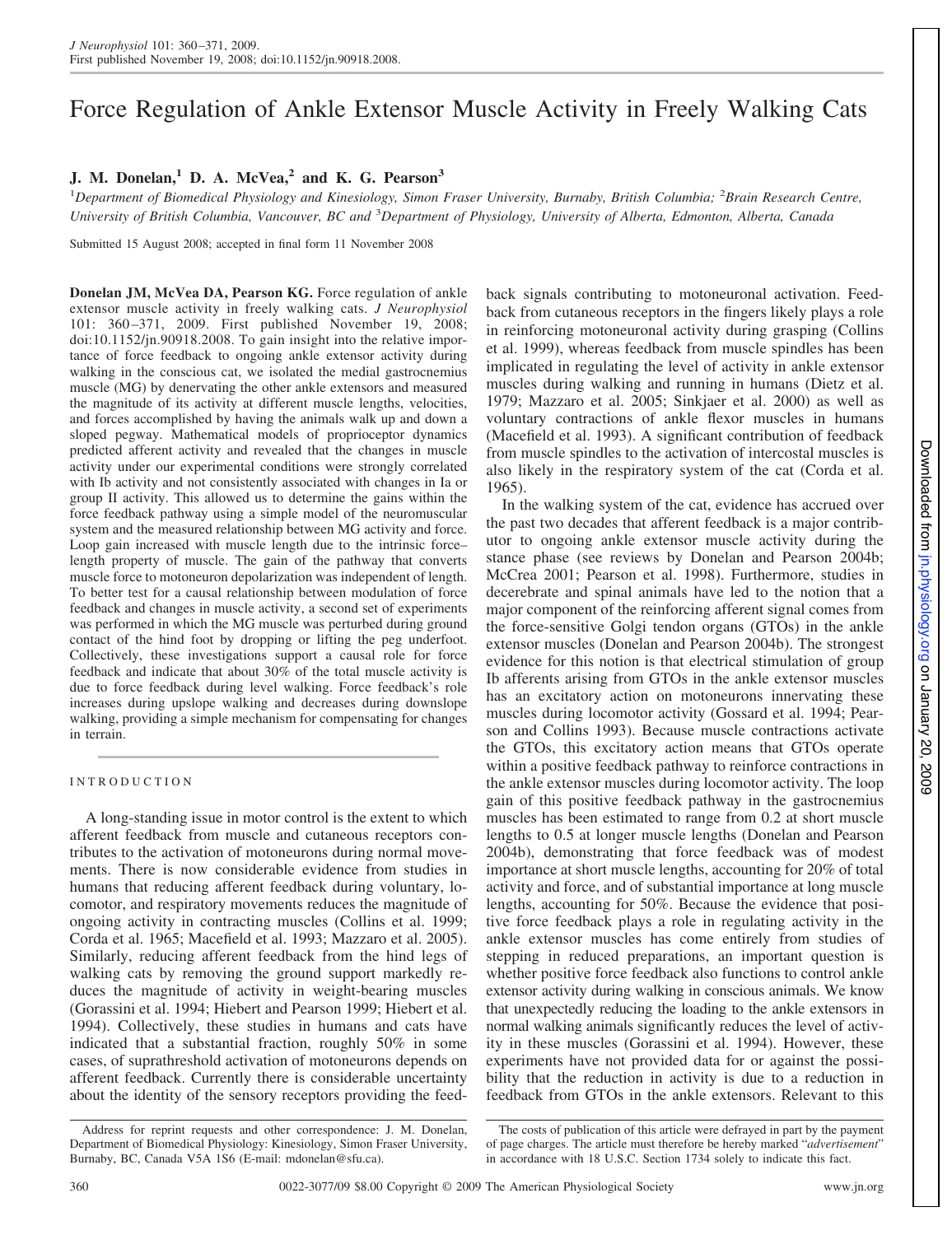question are the recent findings in walking humans that unloading the ankle extensor muscles reduces activity in the soleus muscle and this effect is not mediated by afferents from primary and secondary muscle spindles or from cutaneous receptors (Grey et al. 2004; Mazzaro et al. 2005). Furthermore, a recent study has demonstrated that the magnitude of the unloading effect is proportional to the reduction in force in the ankle extensor muscles and not positively correlated with reductions in muscle length and lengthening velocity (Grey et al. 2007). In short, the findings from human walking and reduced preparations both suggest that force feedback is functioning to regulate ongoing ankle extensor activity.

Our objective in the present study was to gain insight into the relative importance of force feedback to ongoing ankle extensor activity during walking in the conscious cat. To meet this objective, we isolated the medial gastrocnemius muscle (MG) and measured the magnitude of its activity at different muscle lengths, velocities, and forces accomplished by having the animals walk up and down a sloped pegway. MG length and velocity were estimated by combining joint kinematics with anatomical measurements and MG force was estimated by combining ground reaction force measurements with an inverse dynamics analysis. Previously established mathematical models of proprioceptor dynamics predicted afferent activity from the estimated muscle mechanics (Prochazka 1999). Analysis of the predicted proprioceptor activity revealed that the changes in muscle activity under our experimental conditions were strongly correlated with Ib activity and not consistently associated with changes in Ia or group II activity. This allowed us to determine the loop gain of the force feedback pathway using a simple model of the neuromuscular system and the measured relationship between MG activity and force. From the loop gain estimates, we calculated the fractional contribution of force feedback to MG muscle activity during walking over different terrains. In addition to the sloped pegway protocol, a second set of experiments were performed in which the MG muscle was perturbed during walking using drops or lifts of one of the pegs during ground contact of the hind foot. This provided a better test for a causal relationship between modulation of force feedback and changes in muscle activity.

#### METHODS

Experiments were performed on two female adult cats (cat 1,  $mass = 2.96$  kg; cat 2, mass  $= 2.80$  kg). All procedures were approved by the Health Sciences Animal Policy and Welfare Committee at the University of Alberta.

#### *Sloped pegway experimental procedures*

The animals were trained to walk on a pegway (Fig. 1*A*) at five different slopes  $(+25, +10, 0, -10, -25)$ . One peg in the middle of the pegway was instrumented with a force transducer (Model MC3A-3-100; AMTI, Watertown, MA) to measure the vertical and fore–aft reaction forces generated by the ground on the right-side limbs. Positive forces were in the upward and forward directions, respectively. The animals used self-selected speeds and gaits. Once sufficiently trained, which took about 14 days, the animals settled into a comfortable and consistent walking speed regardless of slope with legs from the right and left sides of the body contacting pegs only on the right and left sides of the pegway, respectively.

EMG recording electrodes were then implanted into the main ankle extensor muscles of the right hind leg: medial and lateral gastrocnemius (MG and LG), soleus (SOL), and plantaris (PL). Detailed procedures for implanting electromyographic (EMG) electrodes for recording in intact, walking animals have been described elsewhere (Whelan and Pearson 1997). Briefly, the EMG electrodes consisted of a multistranded stainless steel wire (AS632, Cooner Wire) insulated with Teflon except for an approximately 3-mm length positioned in the muscle. The ends of the electrode wires were secured to a 21-gauge needle that was then passed through the belly of the muscle while the animal was under anesthesia (isoflurane). The two wires of an electrode pairing were then knotted and secured to the muscle with a silk suture. The electrodes wires were initially fed subcutaneously from the head. The proximal ends of the wires were connected to a multipin socket that was secured to the skull with dental acrylic. A cable connection to the amplifiers was inserted into the socket during recording sessions. This cable was supported above the animal by a retractable tether so that the cat was free to move along the pegway. After a 2-day recovery period, the EMG signals were tested while the animal walked on the pegway. This was repeated for 5 days to ensure that the signals were stable across recording sessions.

It is impossible in intact animals to determine forces in individual muscles from external measures alone because multiple muscles cross each joint. To overcome this, the MG muscle of the right hindlimb was isolated by denervation of other main ankle extensors (LG, SOL, and PL). We chose to isolate MG rather than one of the other ankle extensors to facilitate comparisons with previous findings from re-



FIG. 1. Illustrations of the experiment procedures used in the sloped pegway experiments (*A*) and the moving pegway experiments (*B*).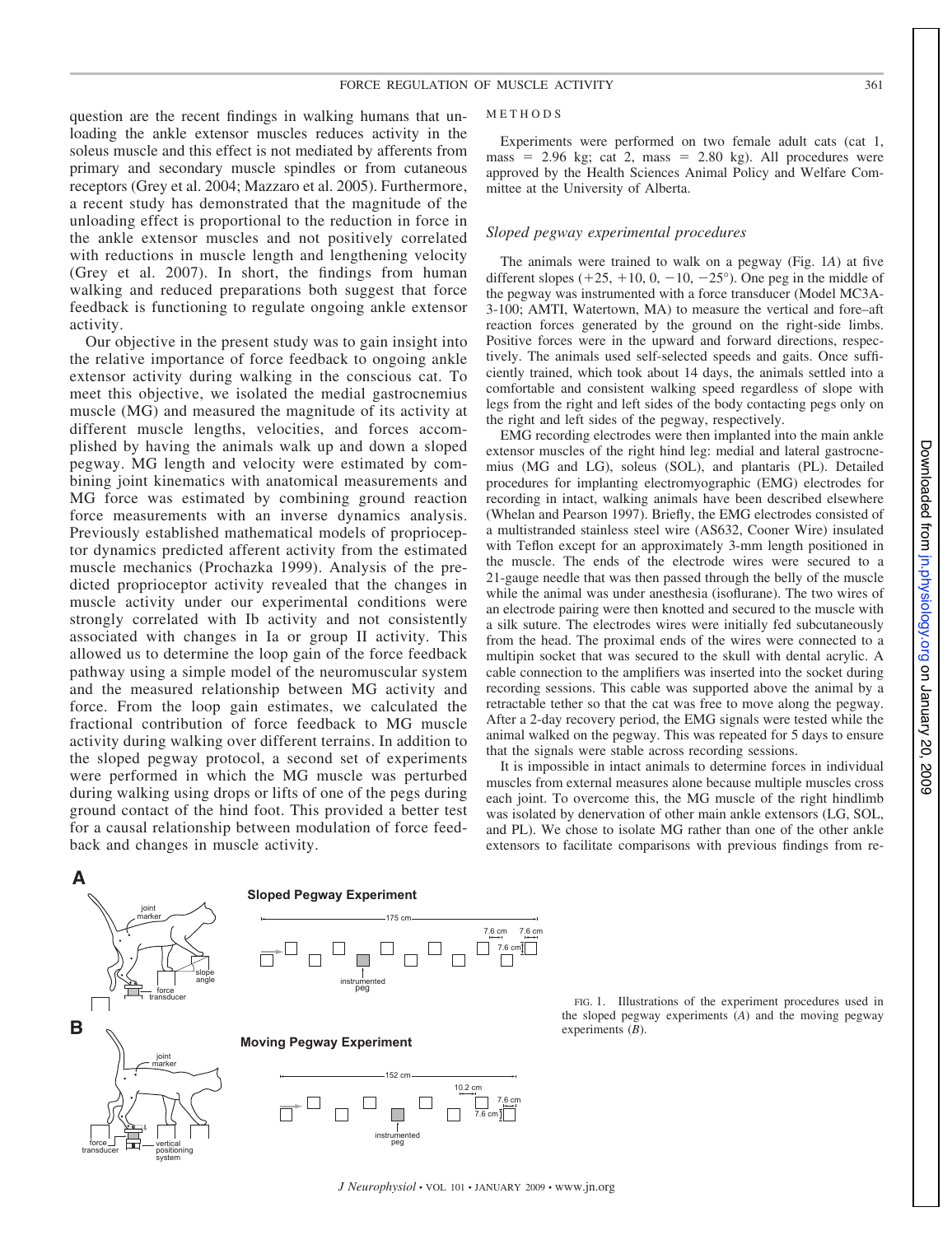duced preparations (Donelan and Pearson 2004a). Although muscle force could be estimated using tendon buckle force sensors (Herzog et al. 1993), isolation by denervation served two additional purposes. First, it increased the range of forces, lengths, and velocities experienced by the muscle, allowing for loop gain estimates over a wide range of conditions. Second, it allowed us to study force feedback onto MG in isolation of the heteronymous feedback pathways from the other ankle extensor muscles present in intact animals (Donelan and Pearson 2004a; Nichols 1999). Apart from the gastrocnemius, soleus, and plantaris muscles, there are a few other muscles that can produce extension torques at the ankle, the most prominent being flexor hallucis longus (Bonasera and Nichols 1994). The extent to which this muscle contributes to ankle torque during walking is unknown, but we estimate that it is relatively small because tenotomy of the gastronemius, soleus, and plantaris muscles produced a complete collapse at the ankle joint (unpublished observations). The protocol for the denervation procedure was identical to that used by Pearson et al. (1999). Under anesthesia, the common nerve to LG and SOL and the nerve to PL were exposed and transected. The absence of EMG signals in the LG, SOL, and PL muscles was used to establish that the nerves had been transected. Sutures were placed on the proximal ends to allow for later identification (postmortem dissection also confirmed that the correct nerves were transected). About 5 h after recovery from the anesthetic, EMG, ground reaction forces, and sagittal plane video were recorded while the animals walked on the sloped pegway. Prior to the recording sessions, reflective markers were placed on the skin over the iliac crest, the hip, knee, ankle, and metatarsal phalangeal (MTP) joints as well as on the end of the phalanges. Data were analyzed on the first day after denervation during which the animal would complete walking trials at all five pegway slopes. This was on the second day for one animal and on the fifth day for the other.

#### *Moving pegway experimental procedures*

Another strategy we used to modify forces in the ankle extensor muscles was to perturb the supporting surface during the stance phase. The animals were trained to walk on a level pegway with one instrumented and motorized peg that could be lowered rapidly (Fig. 1*B*). This peg was instrumented with a force transducer (Model MC3A-3-100; AMTI, Watertown, MA) to measure ground reaction forces. The force transducer was mounted on a vertical positioning system to allow the peg to be dropped at specified rates and displacements. This system consisted of a rotational stepper motor (Model NEMA 23; Applied Motion Products, Watsonville, CA), controlled by a programmable step motor drive (Model Si3540; Applied Motion Products), and coupled to a ball and screw stage assembly to translate motor rotation into peg vertical displacement (Model 130 series; LinTech, Monrovia, CA). The displacements were triggered by liftoff of the right front paw, signaled by a reduction in its vertical ground reaction force. Because liftoff of the right front paw immediately precedes right hind paw touch down on the same peg, the peg movements were timed to begin close to the initiation of hind-paw ground contact. The drop and lift trials displaced the peg 4 cm over a period of 200 ms. Although this protocol caused measurable decreases in vertical ground reaction force during the peg movement, the animals did not withdraw their paws nor were vertical ground reaction forces reduced to zero. As a consequence, this procedure is distinct from previous trapdoor experiments in which ground reaction forces were eliminated and flexor withdrawal reflexes were induced (Gorassini et al. 1994; Hiebert et al. 1994, 1995). As with the sloped pegway procedures, the animals used self-selected speeds and they settled into a comfortable and consistent walking speed with sufficient training. Control trials in which the peg was held stationary preceded and followed the drop trials.

#### *Data analysis*

Amplified EMG and ground reaction force signals were sampled at 1,200 Hz and stored on a computer hard drive. Video was recorded to tape at 60 Hz then captured to hard drive and synchronized with the EMG and force recordings using Peak Motus software (Denver, CO). This same software was used to digitize the position of reflective markers then to transform and scale the results so that pixel coordinates were given in sagittal-plan real-world coordinates. All subsequent analysis was performed in custom programs written in Matlab (The MathWorks, Natick, MA). The raw EMG signals were rectified and filtered with a 20-Hz cutoff, first-order one-way low-pass Butterworth digital filter.

To estimate MG length and velocity, marker coordinates were first filtered with a fourth-order two-way low-pass Butterworth digital filter with a cutoff frequency of 6 Hz and then resampled to match the sampling frequency of force and EMG data using cubic spline interpolation. Due to the substantial skin movement under the knee marker, knee position was estimated from triangulation of the hip and ankle markers based on measured thigh and shank lengths (Pearson et al. 1999). Joint angles were derived from these joint position coordinates with the convention that positive angles were in the extension direction for both the ankle and knee joints. The origin to insertion length of the MG muscle–tendon unit was calculated using the ankle and knee joint angles as well as the distance along the segments from the joint centers at which the muscle originates and inserts. We visually estimated each joint center as the point with the least movement on manual flexion and extension of the joint. Postmortem dissection determined that for both animals these insertion and origin distances were 15 mm away from the ankle joint along the calcanium and 5 mm away from the knee joint along the femur. With the knee joint at 100° and the ankle at 110°, these distances equate to ankle and knee moment arm lengths of 14.5 and 5.0 mm, comparing well to the more systematic measurements of others (Burkholder and Nichols 2004). Tendon stiffness was estimated from the product of an assumed 400 MPa elastic modulus (Rack and Westbury 1984) and the tendon cross-sectional area, determined postmortem. We estimated the contribution of tendon to the overall muscle–tendon unit length as the sum of the relaxed tendon length, measured post mortem, and the product of tendon stiffness and MG muscle force (see next paragraph). The estimated muscle fiber length was the overall muscle–tendon unit length less the estimated tendon length. Although we took care to make these measurements carefully, we found that a wide range of tendon stiffnesses had little effect on our overall results.

We used inverse dynamics to estimate the force generated by the MG muscle. The raw ground reaction forces from the instrumented peg were scaled by the manufacturer-determined calibration factors and filtered with a 50 Hz cutoff, fourth-order two-way low-pass Butterworth digital filter. The point at which the force was applied to the body was assumed to be located in the middle of the hind-digits segment. Segment center of mass locations and inertial properties were estimated for the phalanges, tarsals, and shank using regression equations from Hoy et al. (1985) parameterized by body mass measured on the day of the experiment and segment lengths determined postmortem. Segment center of mass accelerations were calculated as the second time derivative of the center of mass position. We used central finite differences as the numerical algorithm for estimating the derivative (Griffiths and Smith 2006) and filtered the data after each derivation with a 6 Hz cutoff, fourth-order two-way low-pass Butterworth digital filter. Having determined the ground reaction forces, segmental accelerations, segmental inertial properties, and segmental geometry, we performed an inverse dynamics analysis on a threesegment rigid body model to solve for the unknown joint forces and moments. Our calculations began with the phalanges and the MTP joint and proceeded proximally, first to the tarsal segment and ankle joint and then to the shank segment and knee joint. Having isolated MG by denervation of the other major ankle extensors, we assumed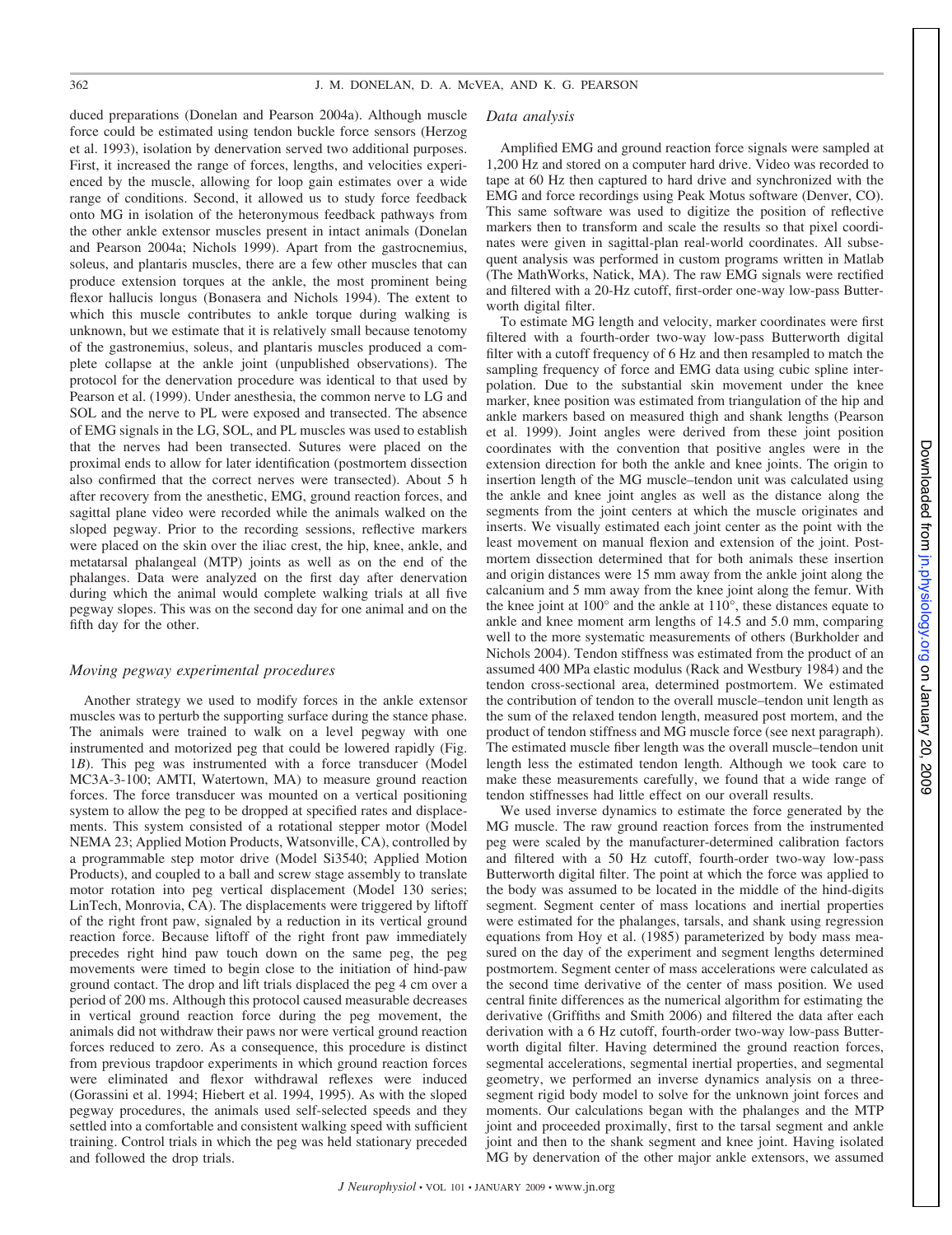that the ankle joint moment was due entirely to force generated by MG. A second assumption was that the line of action of the MG force was along the line that joins its origin to insertion. These assumptions— combined with the measured ankle moment, ankle and knee kinematics, and location of the MG origin and insertion—allowed us to estimate the MG muscle force.

Measured ground reaction forces during the moving peg trials (Fig. 2*B*) included the inertia of the peg mass. To correct for this nonphysiological force, we measured ground reaction forces during calibration trials in which the peg was displaced under the exact same conditions but without the animal stepping on the peg. This was repeated three times for each condition and averaged to estimate the inertial force of the moving peg (Fig. 2*A*). This inertial force was then subtracted from the measured ground reaction forces to estimate the forces exerted by the cat paw on the ground (Fig. 2*C*). The validity of this method is supported by the nearly total elimination of "ringing" in the ground reaction force signal after subtraction of calibration trial data. It works well because the forces exerted by the cat on the moving peg are relatively small compared with the strength of the motor.

#### *Predicted proprioceptor activity*

Having determined MG muscle length, velocity, and force, we used mathematical models of proprioceptor dynamics to predict afferent activity. These models are based on those presented in Prochazka (1999) with modifications to better suit our experimental conditions. The model for Ia afferent activity is given by the following equation

$$
Ia(t) = 65 \cdot \sqrt{v(t)} + 200 \cdot d(t) \tag{1}
$$

where *t* indicates that this function is in the time domain and *d* is displacement normalized by rest length. Test length was approximated as the length of the muscle–tendon unit when the ankle and knee are fixed at 90 $^{\circ}$  of flexion. The velocity dependent term  $\nu$  is calculated using the following transfer function

$$
v(s) = \frac{200 \cdot s}{s + 200} \, d(s) \tag{2}
$$

where *s* indicates that this function is in the frequency domain. Because the square root of negative velocities will yield an imaginary number, we first calculated the square root of the absolute value of the



FIG. 2. Representative results for subtracting the component of ground reaction due to peg inertia. *A*: average measured force during calibration trials when the peg was moved through the same trajectory as the normal trials but without the animal stepping on the peg. *B*: measured ground reaction force during the moving peg trials with the animal stepping on the peg. *C*: subtracting the calibration force in *A* from the measured force in *B* estimates the force exerted by the cat paw on the ground.

velocity and then restored the sign. There are a few notable distinctions between *Eq. 1* and the Ia model presented in Prochazka (1999). First, we have removed the bias constant because we are concerned only about modulation of afferent activity and not the absolute activity level. Second, we have removed the term that corrected for alphagamma coactivation. This correction involved adding a fraction of the appropriately filtered EMG signal to the Ia activity predicted from position and velocity terms. Ignoring this term in our analysis is equivalent to assuming that animals use the same level of alphagamma coactivation at the same period of the step cycle under all measured conditions.

The model for II afferent activity is given by the following equation

$$
II(s) = 40 \cdot \frac{200 \cdot (s + 0.4) \cdot (s + 11)}{(s + 0.8) \cdot (s + 200)} d(s)
$$
(3)

As with the Ia model, we have removed the bias term and the EMG-dependent term.

After Prochazka (1999), we used the tendon organ Ib afferent model of Houk and Simon (1967)

$$
Ib(s) = 333 \cdot \frac{(s+0.15) \cdot (s+1.5) \cdot (s+16)}{(s+0.2) \cdot (s+2) \cdot (s+37)} f(s) \tag{4}
$$

where *f* is MG muscle force normalized for body weight (*w*).

We computed the average proprioceptor activity, muscle activity, and muscle mechanics within two regions of the step cycle (Figs.  $4-6$ ). The early region was defined as a 50 ms interval immediately preceding ground contact. We evaluated this region to study the effect of changes in Ia and group II afferent on muscle activity in the absence of a significant change in muscle force and Ib activity (Fig. 6). The middle region was defined as a 50 ms interval that began 50 ms after ground contact. This particular interval was chosen because, compared with changes in Ib activity, there was little modulation of Ia and group II activity at different pegway slopes in both animals. This allowed us to study the effects of changes in Ib activity on muscle activity in isolation of contributions from the other proprioceptors. Although defining the middle region as occurring later in the stance phase would have resulted in larger differences in muscle activity (Figs. 4 and 5), it would have prevented us from isolating the effects of force feedback in one of the animals because Ia and II activity depended on slope during late stance.

# *Estimation of force feedback gain*

We used the simple linear model of the neuromuscular system presented in Donelan and Pearson (2004a) to estimate the contribution of homonymous force feedback to total MG muscle activity and force (Fig. 7*A*). Due to our findings, we assumed that the only afferent pathway responsible for the modulation of muscle activity during the middle region of the MG bursts was the group Ib pathway arising from force-sensitive GTOs. We also assumed that there was linear summation of the central drive  $e_c$  to the MG motoneurons and the force feedback signal from group Ib afferents  $e_f$ . The constant  $e_c$  term may also include the contributions of tonic feedback from other afferent pathways. The sum of the feedforward and feedback contributions yields total motoneuronal activity  $e_t$ . Total muscle force  $f_t$  is the product of muscle activity and a parameter *M*, related to the intrinsic properties of muscle (termed "muscle gain"). We used the relationship between EMG (a measure of motoneuronal activity) and force during the middle region of the MG contractions to estimate the model parameters for each animal during each trial at each slope. Since  $e_t$  is equal to  $e_c$  when the muscle is too short to generate force, we estimated  $e_c$  as the *y*-intercept of the best-fit linear regression line for the relationship between total muscle activity and force (Fig. 7*B*). We then normalized total activity by  $e_c$  and total force by body weight *w*. This normalization makes our subsequent calculations independent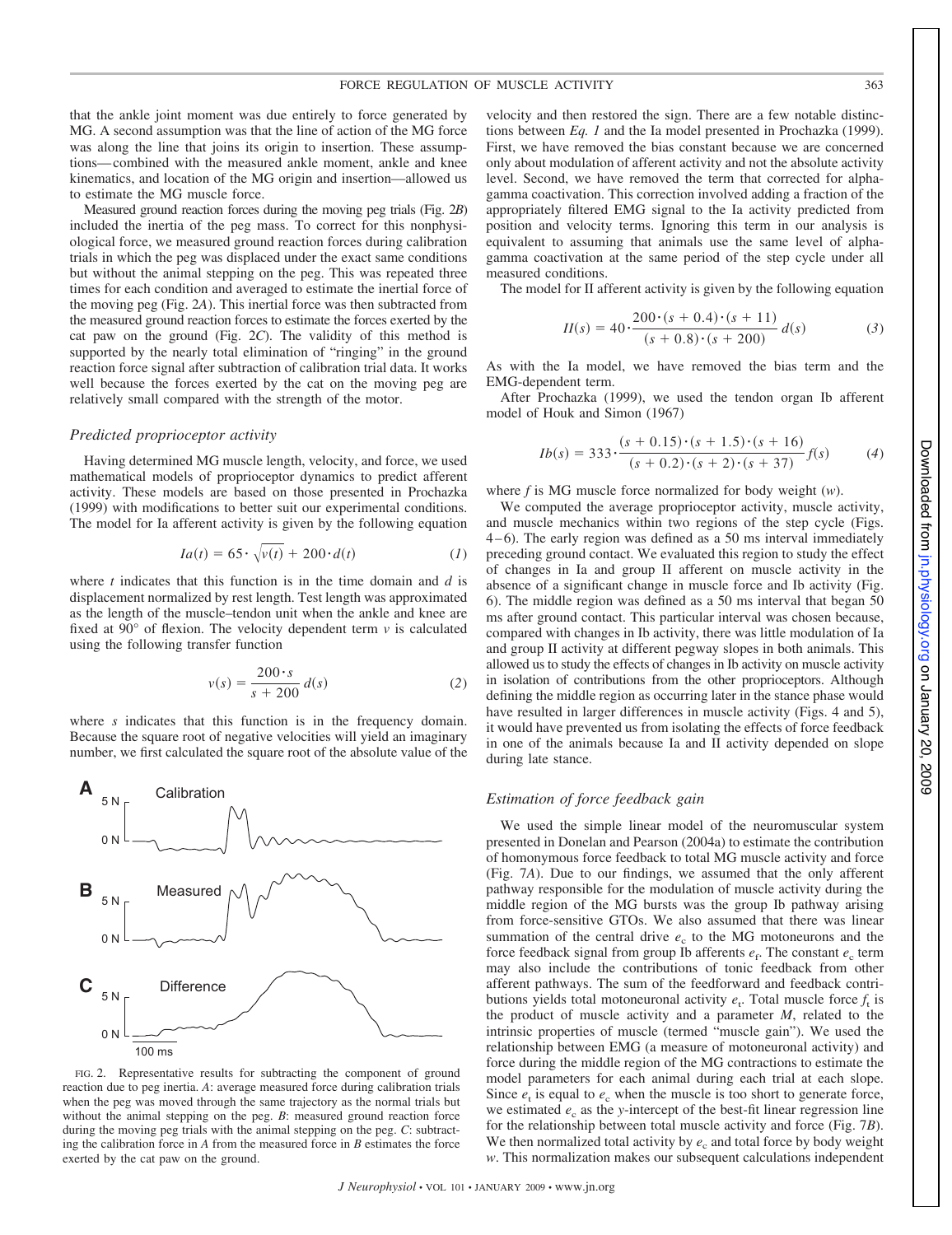of size and nonphysiological factors, such as electrode placement, allowing for more meaningful comparisons between animals. This estimate of  $e_c$ —accompanied by our measurements of  $e_t$  and  $f_t$  allows for the algebraic solution of pathway gains. For each stride, we estimated force feedback gain, *K*, as

$$
K = \frac{e_{\rm f}}{f_{\rm t}} = \frac{e_{\rm t} - e_{\rm c}}{f_{\rm t}}\tag{5}
$$

where *K* is in units of  $e_c \cdot w^{-1}$ . The muscle gain *M* was defined as

$$
M = \frac{f_{\rm t}}{e_{\rm t}} \tag{6}
$$

where *M* is in units of  $w \cdot e_c^{-1}$ . The dimensionless product of the muscle and force feedback gains, termed "loop gain" (Prochazka et al. 1997b), is of particular importance. First, it gives the relative contribution of force feedback to total muscle activity and force

$$
\frac{e_{\rm f}}{e_{\rm t}} = \frac{f_{\rm f}}{f_{\rm t}} = K \cdot M \tag{7}
$$

where  $f_f$  is the contribution of force feedback to  $f_t$ . Second, the average loop gain in this positive feedback system must be less than unity for steady-state muscle activity and force (Prochazka et al. 1997a).

#### *Statistical analysis*

We tested the significance of measured relationships using best-fit least-squares linear regression. In addition to determining the slope and *y*-intercept of the line that best fit the data, this procedure yielded a measure of the probability that these coefficients were zero (i.e., *P* value). If the probability was  $\leq 5\%$  (*P* = 0.05), we accepted the relationship as significant.

#### RESULTS

# *Comparison of denervated cat data with intact cat data*

Isolating the MG muscle resulted in substantial changes in muscle activity and limb dynamics during walking. This is illustrated in Fig. 3 by a comparison of level walking data before and after denervation. Prior to denervation, the measured walking mechanics compare well with previous findings (Goslow Jr et al. 1973; Gregor et al. 2006; Kaya et al. 2005; Smith et al. 1998). Our findings of large increases in MG activity and an increased flexion at the ankle joints after MG isolation are also consistent with previous studies (Pearson et al. 1999). The increase in muscle activity is necessary for MG to generate ankle torque that is normally provided by the denervated ankle extensors. It is unlikely that cutaneous feedback from receptors in the feet is responsible for the increased muscle activity after MG isolation because there was an overall reduction in the vertical ground reaction force as well as a poor correlation between the decreased rate of change in ground reaction force and the increased rate of change in muscle activity.

## *Sloped pegway experiments*

Our objective in the sloped pegway experiments was to gain insight into the relative importance of force feedback to ongoing ankle extensor activity during walking in the conscious cat. To meet this objective, we used a sloped pegway to require the animals to put the isolated MG muscle through a range of



FIG. 3. Isolating the medial gastrocnemius (MG) muscle, accomplished by denervation of the other major ankle extensors, resulted in large changes in muscle activity and limb dynamics during walking compared with animals with intact ankle extensor innervation. The *left* and *right columns* are results from cat 1 and cat 2, respectively. The gray and black lines represent results from before and after denervation, respectively. These results are averaged from multiple speed-matched steady-state level walking trials. Comparison of pre- and postdenervation data for cat 1 is compromised by the slower average speed postdenervation. The vertical black line indicates the beginning of stance.

muscle lengths, velocities, forces, and levels of activity. As anticipated, stance phase activity in the isolated MG muscle and leg mechanics changed as a function of pegway slope (Fig. 4). MG activity was substantially greater throughout the stance phase of walking upslope compared with downslope. In contrast, MG activity was relatively unchanged immediately before the foot touched down. This suggests that feedback, rather than feedforward control, is responsible for the observed modulation of stance phase muscle activity (Pearson et al. 1999). To accommodate the higher stairs during upslope walking, the ankle and knee began the stance phase in a flexed position and extended throughout stance, performing a portion of the positive mechanical work required of upslope walking. During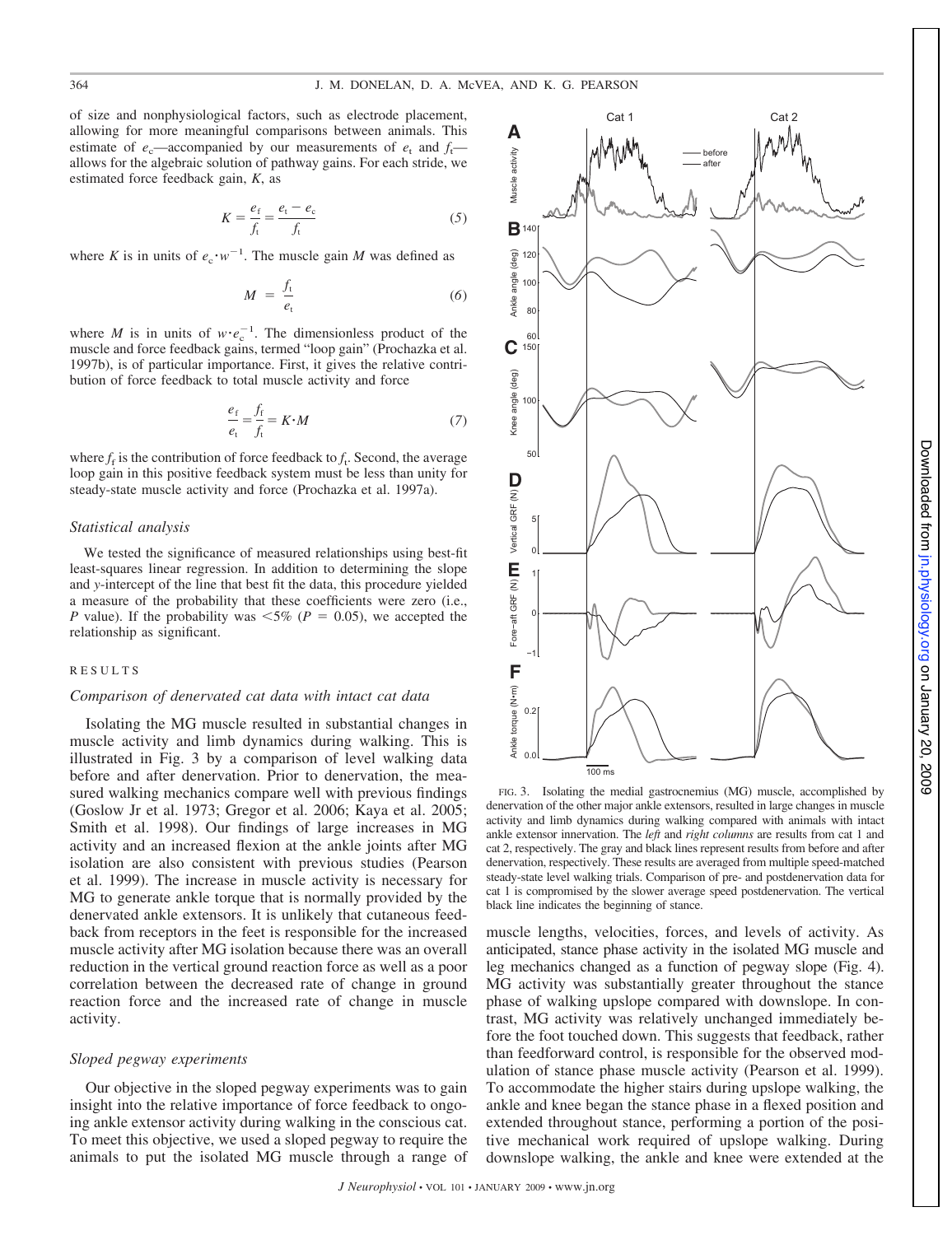

FIG. 4. Pegway slope has a substantial effect on MG muscle activity and limb dynamics. The *left* and *right columns* are results from cats 1 and 2 after MG isolation. The thin black line, thick black line, and gray line are for level,  $+25^{\circ}$ , and  $-25^{\circ}$  trials, respectively (for clarity, we have not presented the  $+10$ and  $-10^{\circ}$  conditions). These results are averages from multiple speed-matched steady-state trials. The vertical black lines indicate the beginning of stance. The shaded vertical bars denote the early and middle regions used in subsequent analyses.

beginning of stance and flexed throughout, performing negative work on the body. The average vertical ground reaction force increased with upslope walking as the responsibility for supporting the majority of body weight shifted from the front legs to the hind legs. The hindlimb fore–aft ground reaction force tended to become more propulsive with a decrease in slope, suggesting that the front legs provided additional braking impulse to keep speed constant. Calculated ankle torque increased substantially during upslope walking relative to level walking as a consequence of the increased ankle flexion and vertical ground reaction force. Similarly, increased ankle extension and decreased vertical ground reaction force resulted in a decrease in the calculated ankle torque during downslope walking.

Figure 5 illustrates the effect of pegway slope on muscle mechanics and predicted proprioceptor activity. The MG mus-



FIG. 5. The effect of pegway slope on MG muscle mechanics and predicted proprioceptor activity. The *left* and *right columns* are results from cats 1 and 2 after MG isolation. The thin black line, thick black line, and gray line are for level,  $+25^{\circ}$ , and  $-25^{\circ}$  trials, respectively (for clarity, we have not presented the  $+10$  and  $-10^{\circ}$  conditions). These results are averages from multiple speed-matched steady-state trials. The vertical black lines indicate the beginning of stance. The shaded vertical bars denote the early and middle regions used in subsequent analyses.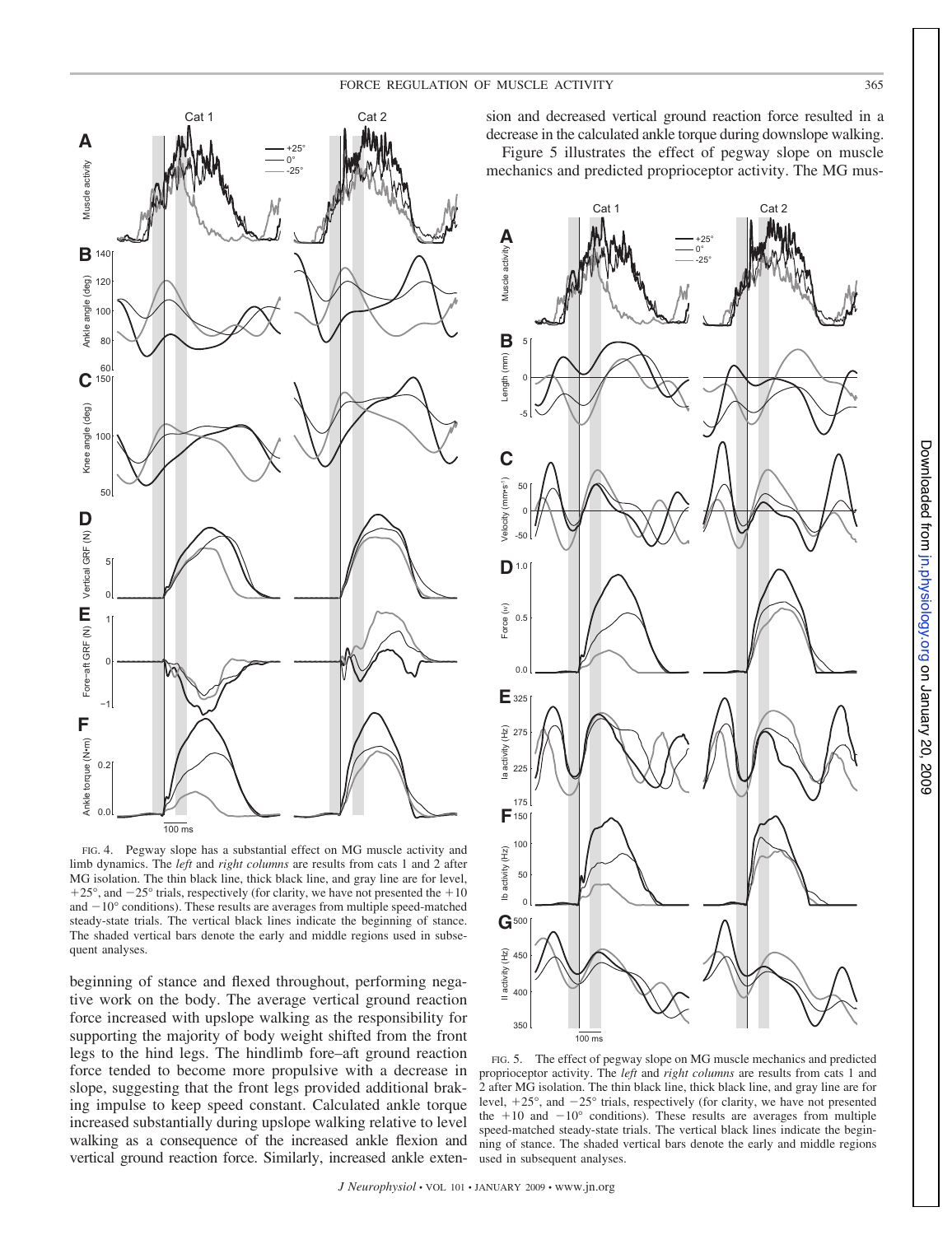cle is biarticular, crossing both the ankle and knee joints with the extensor moment arm about the ankle approximately threefold the length of the flexor moment arm about the knee. As a consequence, the length of the MG muscle–tendon unit is most strongly dependent on ankle angle and increases with ankle flexion. Due mainly to the ankle joint kinematics, illustrated in Fig. 4, the isolated MG muscle is substantially longer at stance phase initiation during upslope walking compared with level walking. The muscle velocity in uphill walking is mainly negative as it shortens throughout much of the stance phase. In contrast, MG is shorter at stance phase initiation during downhill walking and the muscle velocity is generally positive as it lengthens throughout stance. This pattern of long and shortening muscle during upslope walking and short and lengthening muscle during downslope walking has an interesting effect on predicted spindle activity. Increases in muscle length or muscle velocity both tend to increase Ia and II activity (*Eqs. 1* and *3*). A decrease in muscle length will tend to counteract the effect of an increase in muscle velocity, or vice versa, resulting in a suppression of the modulation of spindle activity. This effect is illustrated in the middle regions of Fig. 5 where there are negligible differences in predicted Ia and II activity as a function of pegway slope, despite large differences in muscle mechanics. Isolation of MG by denervation of the other main ankle extensor muscles allowed us to use inverse dynamics to accurately predict its force production and thus Ib activity. Due to the strong dependence of muscle force on pegway slope illustrated in Fig. 5, Ib activity increased during the stance phase of upslope walking and decreased during downslope walking, relative to level walking. These large changes in predicted Ib activity are in sharp contrast to the relatively small changes in predicted spindle activity.

Figure 6 presents the changes in muscle activity, velocity, and force, as well as predicted proprioceptor activity, as a function of muscle length during the early and middle regions of the step cycle. Changes in muscle length are caused by the different pegway slopes with longer and shorter muscle lengths occurring during upslope walking and downslope walking, respectively. As is to be expected, middle-region muscle activity and force increased at longer muscle lengths. The slope for the cat 1 linear regression between muscle activity and muscle length was  $0.13 \pm 0.10$  mm<sup>-1</sup> ( $P = 0.02$ ) and for cat 2 the linear regression was  $0.12 \pm 0.04$  mm<sup>-1</sup> ( $P = 2.4$ e-5). For the relationship between muscle force and muscle length, the linear regression slopes of cat 1 and cat 2 were  $0.07 \pm 0.03$  $w \cdot$ mm<sup>-1</sup> ( $\overline{P}$  = 8.9e-6) and 0.07  $\pm$  0.01  $w \cdot$ mm<sup>-1</sup> ( $P$  = 3.1e-10), respectively. As noted previously, muscle velocity tended to decrease at longer lengths (cat 1 slope:  $-6.5e-3 \pm$ 5.9e-3 m·s<sup>-1</sup>·mm<sup>-1</sup>,  $P = 0.03$ ; cat 2 slope:  $-2.4e-3 \pm 2.4e-3$  $m \cdot s^{-1} \cdot mm^{-1}$ ,  $P = 0.06$ ). This resulted in middle-region Ia and II activity that tended to be independent of muscle length. For the predicted Ia activity, the cat 1 slope was  $-1.61 \pm 3.33$ Hz $\cdot$ mm<sup>-1</sup> (*P* = 0.331) and the cat 2 slope was 1.23  $\pm$  1.15  $\text{Hz} \cdot \text{mm}^{-1}$  ( $P = 0.04$ ). For the predicted II activity, the cat 1 slope was  $1.96 \pm 3.32$  Hz $\cdot$ mm<sup>-1</sup> (*P* = 0.237) and the cat 2 slope was  $1.78 \pm 2.87$  Hz $\cdot$ mm<sup>-1</sup> ( $P = 0.211$ ). This independence from length change suggests that feedback from muscle spindles is not responsible for the regulation of middle-region muscle activity in these sets of experiments. In contrast, predicted Ib activity increased strongly with muscle length (cat 1 slope:  $12.7 \pm 4.8$  Hz $\cdot$ mm<sup>-1</sup>,  $P = 1.1$ e-5; cat 2 slope:  $14.6 \pm$ 



FIG. 6. The dependence of muscle activity, muscle mechanics, and predicted proprioceptor activity on MG muscle–tendon unit length during the early region (*left*) and middle region (*right*) of MG muscle activity (see Fig. 5). Each data point is for a single trial from the  $+25, +10, 0, -10$ , and  $-25^{\circ}$  conditions. The closed and open symbols represent data collected from cat 1 and cat 2, respectively. The lines represent best-fit linear regressions.

2.69 Hz $\cdot$ mm<sup>-1</sup>,  $P = 2.3e$ -10), suggesting that force feedback from Golgi tendon organs was regulating the ongoing muscle activity.

These findings are supported by analysis of the early-region data (Fig. 6). Prior to foot touchdown, both muscle activity (cat 1 slope:  $-2.2e-3 \pm 5.9e-2 \text{ mm}^{-1}$ ,  $P = 0.94$ ; cat 2 slope:  $2.7e^{-\frac{1}{2}} \pm 2.5e^{-\frac{1}{2}} \text{ mm}^{-1}$ ,  $P = 0.04$ ) and force (cat 1 slope: 1.6e-4  $\pm$  6.9e-4 *w* · mm<sup>-1</sup>, *P* = 0.63; cat 2 slope: -1.6e-4  $\pm$ 6.4e-4  $w \cdot \text{mm}^{-1}$ ,  $P = 0.62$ ) were relatively independent of muscle length compared with the middle-region values. Predicted Ib feedback was effectively zero as significant MG muscle force began at foot contact (cat 1 slope:  $-0.032 \pm 0.20$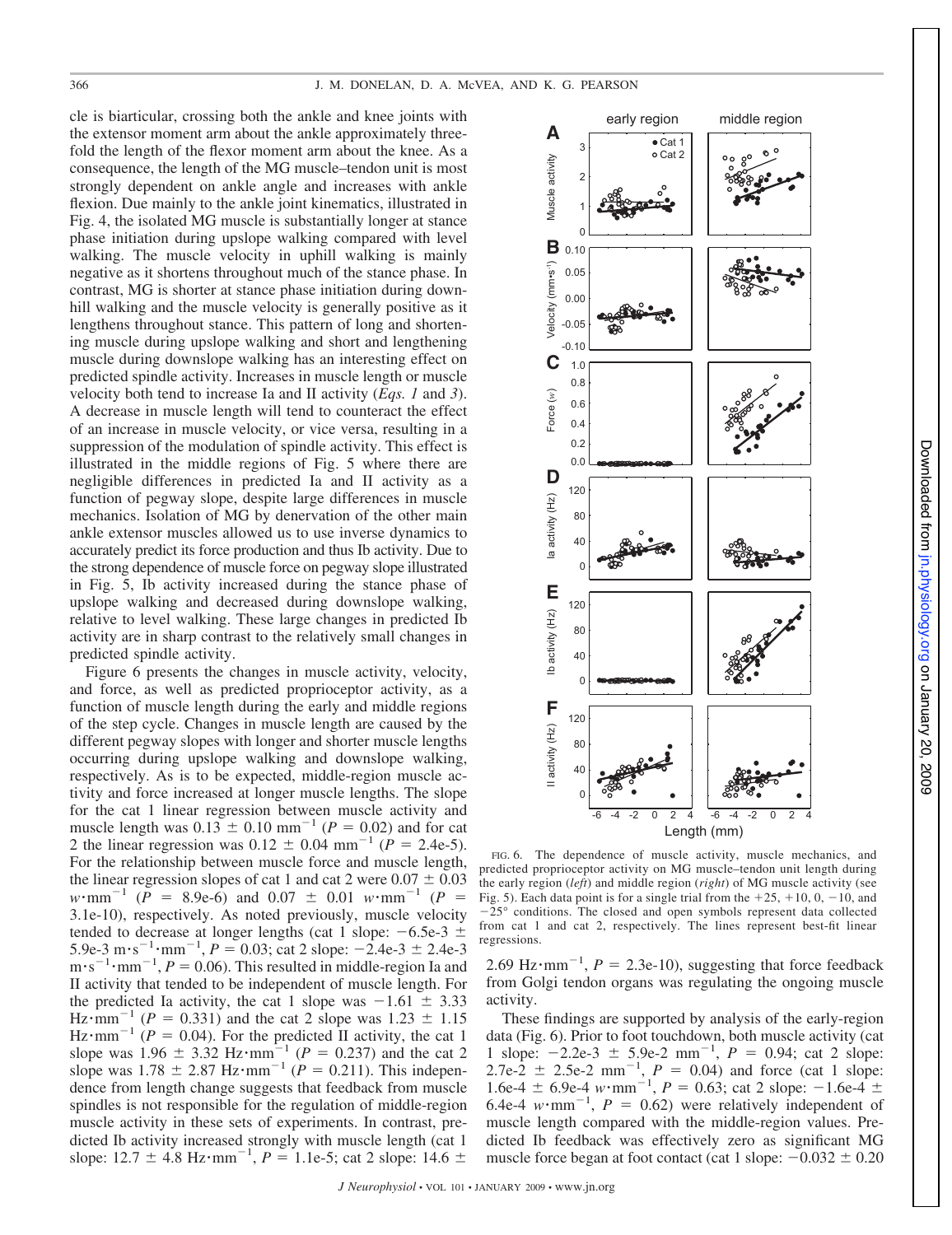Hz $\cdot$ mm<sup>-1</sup>, *P* = 0.75; cat 2 slope:  $-0.072 \pm 0.11$  Hz $\cdot$ mm<sup>-1</sup>,  $P = 0.19$ ). Whereas muscle activity was unchanged, predicted Ia and II activity both increased with length. For the earlyregion predicted Ia activity, the cat 1 slope was  $4.25 \pm 2.62$  $\text{Hz} \cdot \text{mm}^{-1}$  (*P* = 2.6e-3) and the cat 2 slope was 2.91  $\pm$  1.43 Hz $\cdot$ mm<sup>-1</sup> (*P* = 3.7e-4). For the predicted II activity, the cat 1 slope was  $6.37 \pm 2.38$  Hz $\cdot$ mm<sup>-1</sup> (*P* = 9.8e-6) and the cat 2 slope was  $3.29 \pm 2.87$  Hz $\cdot$ mm<sup>-1</sup> ( $P = 2.7e$ -2). The relatively large changes in predicted spindle activity and the relatively small changes in early-region muscle activity suggest small feedback gains for these proprioceptive signals.

Our above-cited findings suggest that the measured modulation of middle-region MG activity with pegway slope was entirely due to feedback from force-sensitive afferents originating from MG muscle. This allowed us to use a linear model for positive force feedback (Fig. 7*A*) and empirical data for the relationship between middle-region muscle activity and force (Fig. 7*B*) to estimate the contribution of force feedback to muscle activity as a function of muscle length. Figure 7*C* presents the estimated force feedback gain *K* at different muscle lengths (*Eq. 5*). Although the magnitude of *K* varied between the two animals, a consistent finding was that it was independent of MG length ( $P = 0.57$  and  $P = 0.37$  for cat 1 and cat 2, respectively). Linear regression between force feedback gain and muscle length yielded nonsignificant slopes of  $0.05 \pm 0.16$   $e_c$   $w^{-1}$  mm<sup>-1</sup> for cat 1 and  $-0.07 \pm 0.15$  $e_c \cdot w^{-1} \cdot mm^{-1}$  for cat 2; *y*-intercepts were 1.60  $\pm$  0.39 and  $1.95 \pm 0.54$   $e_c$ · $w^{-1}$ , respectively. The average magnitude of *K*, a meaningful measure because force feedback gain was independent of muscle length, was  $1.55 \pm 0.78 e_c \cdot w^{-1}$  for cat 1 and 2.17  $\pm$  0.51  $e_c \cdot w^{-1}$  for cat 2.

In contrast to force feedback gain, the estimated muscle gain *M* generally increased with muscle length (Fig. 7*D*; *Eq. 6*). Linear regression between muscle gain and length yielded significant slopes of  $0.03 \pm 0.01$   $w \cdot e^{-1}$  mm<sup>-1</sup> for cat 1 and  $0.02 \pm 0.01 \text{ w} \cdot e_c^{-1} \cdot \text{mm}^{-1}$  for cat 2 (*P* = 3.2e-6 and *P* = 3.9e-3, respectively); *y*-intercepts were  $0.26 \pm 0.02$  and  $0.30 \pm 0.02$ 0.04  $w \cdot e_c^{-1}$ , respectively. The dependence of muscle gain on muscle length as expected due to the well-known force–length properties of muscle (Gordon et al. 1966; Rack and Westbury 1969).

The estimated loop gain  $K \cdot M$  increased at longer muscle lengths (Fig. 7*E*; *Eq. 7*). Linear regression between loop gain and length yielded significant slopes of  $0.05 \pm 0.02$  for cat 1 and  $0.02 \pm 0.02$  for cat 2 (*P* = 4.1e-5 and *P* = 3.1e-2, respectively); *y*-intercepts were  $0.39 \pm 0.05$  and  $0.60 \pm 0.08$ , respectively. The increase in loop gain with muscle length is a result of it being the product of force feedback gain that was independent of muscle length and muscle gain that monotonically increased with muscle length. Cat 1 loop gain increased from  $0.20 \pm 0.14$  at  $-25^{\circ}$  slope to  $0.46 \pm 0.06$  at  $+25^{\circ}$  slope. Loop gain during level walking was  $0.26 \pm 0.13$ . Cat 2 loop gain was consistently greater in magnitude than cat 1 loop gain but had a smaller dependence on muscle length. Loop gain increased from 0.49  $\pm$  0.05 at  $-25^{\circ}$  slope to 0.61  $\pm$  0.08 at  $+25^{\circ}$  slope, with loop gain during level walking equal to  $0.51 \pm 0.10$ . The difference in loop gain between animals can be attributed to the differences in their estimated force feedback and muscle gains. Since loop gain is the relative contri-



FIG. 7. Estimates of force feedback gain, muscle gain, and loop gain (*C*, *D*, and *E*, respectively) derived using a simple linear model of the neuromuscular system (*A*) and the relationship between MG activity and MG force (*B*). Each data point is for a single trial from the  $+25$ ,  $+10$ , 0,  $-10$ , and  $-25^\circ$  conditions (upslope and downslope walking resulted in longer and shorter muscle lengths, respectively). Cat 1 data are represented by closed symbols and cat 2 data by open symbols. The thick black and thin black lines represent best-fit linear regressions for cat 1 and cat 2, respectively. For comparison, the gray lines represent average relationships determined in our previous decerebrate cat experiments. In *B*, the *y*-axis intercept estimates the feedforward contribution to muscle activity, *e<sub>c</sub>* (denoted by the horizontal shaded area).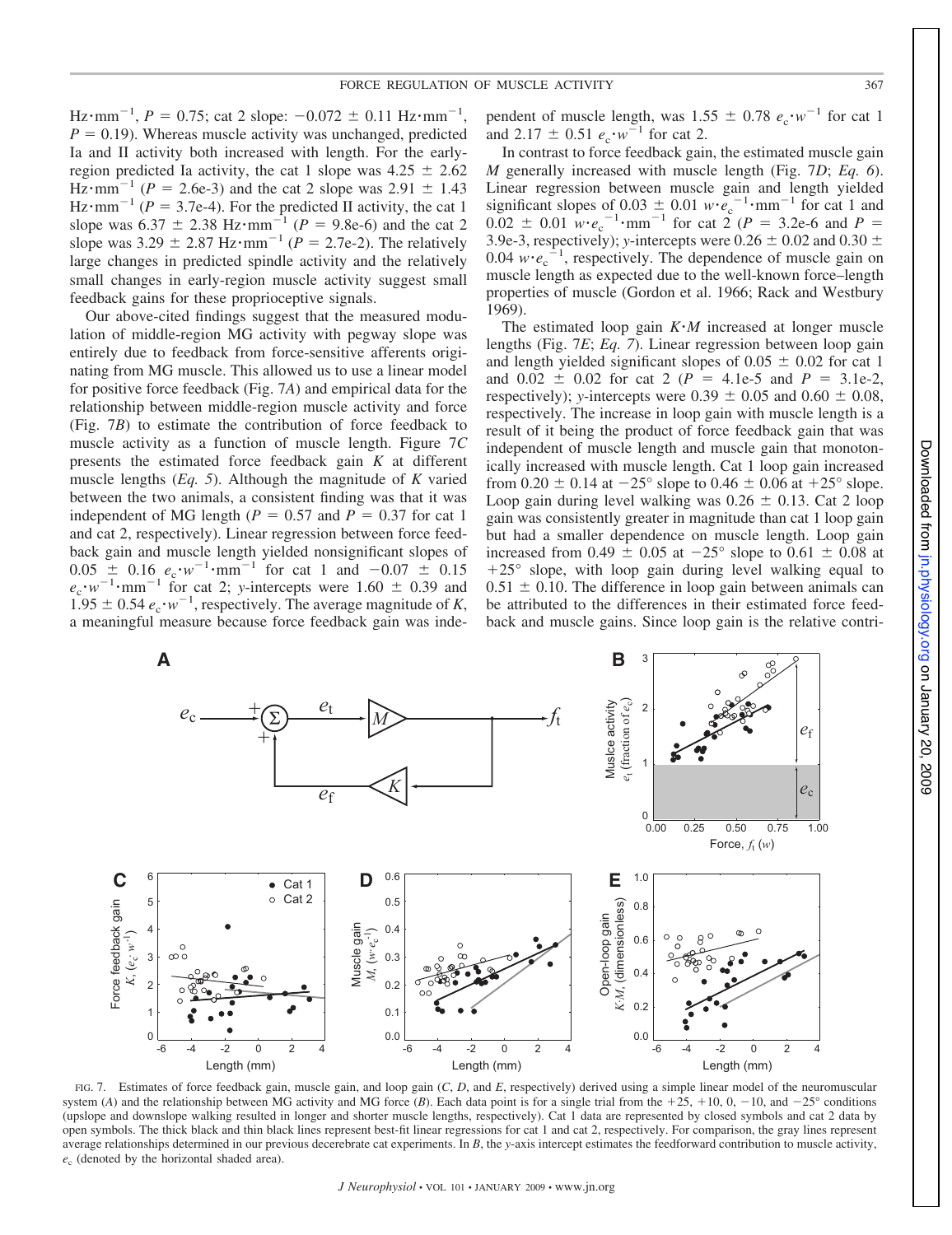bution of force feedback to total muscle activity and force (*Eq. 7*), these results indicate that force feedback was of substantial importance during level walking, accounting for about 39% total muscle activity and force. Force feedback played a lesser role during downslope walking, accounting for 35% of muscle activity and force, and a substantially greater role during walking upslope, accounting for about 54% of muscle activity and force. Loop gain was always less than unity, indicating that this positive feedback system was stable (Prochazka et al. 1997a).

#### *Moving pegway experiments*

Although the sloped pegway experiments found strong correlations between modulation of force feedback and changes in muscle activity, the same changes in muscle activity could be explained by other mechanisms such as phasic feedforward control or gain scheduling of other feedback pathways. The purpose of the moving pegway experiments was to better test for a causal relationship between modulation of force feedback and changes in muscle activity by perturbing the MG muscle during walking, using drops or lifts of one of the pegs during ground contact of the hind foot. Three general patterns that were supportive of the effects of force feedback on muscle activity emerged from our moving pegway experiments. First, changes in muscle activity appeared to correlate much better with force feedback modulation than with predicted Ia and II feedback. Second, we found no examples of major increases in muscle activity without a corresponding increase in predicted Ib activity. Finally, increases in Ib activity tended to lead increases in muscle activity.

These patterns supporting a causal influence of force feedback are exemplified by the  $-4$  cm drop trials in one of the animals (Fig. 8). The peg is dropping away from the foot in early stance, resulting in a relatively constant level of muscle activity. Once the peg begins to decelerate in late stance, there is a rapid increase in muscle activity to double the early stance activity. This late stance increase is preceded by increases in predicted Ia and Ib activity, suggesting that increased activity in one of both these afferents caused the increase in muscle activity. However, there is a similar sized early stance increase in Ia activity without a consequent increase in muscle activity. This suggests that the changes in muscle activity produced by the drop are caused by modulation of positive force feedback, whereas Ia feedback gain is small or zero (Donelan and Pearson 2004b). Modulation in Group II activity is not strong and thus is unlikely to play a large role. These general patterns were also evident at different speeds, during lifts as well as drops, and in different animals.

# DISCUSSION

Our analysis has indicated that positive feedback from forcesensitive afferents in the medial gastrocnemius (MG) muscle contributes substantially to the activation of motoneurons innervating the MG muscle during the stance phase in conscious walking cats. These findings complement previous conclusions from numerous studies in decerebrate and spinal cats that afferents arising from the force-sensitive Golgi tendon organs in the gastrocnemius muscles have an excitatory action on gastrocnemius motoneurons during stepping and during fictive The vertical black lines indicate the middle of the peg displacement.



FIG. 8. The effect of a  $-4$  cm peg displacement (*H*) on cat 1 muscle mechanics and predicted proprioceptor activity. The black line represents average results from 3 speed-matched steady-state level-walking moving-peg trials. For comparison, the gray line in *A* is the muscle activity in a speedmatched control trial that occurred immediately before the moving peg trials.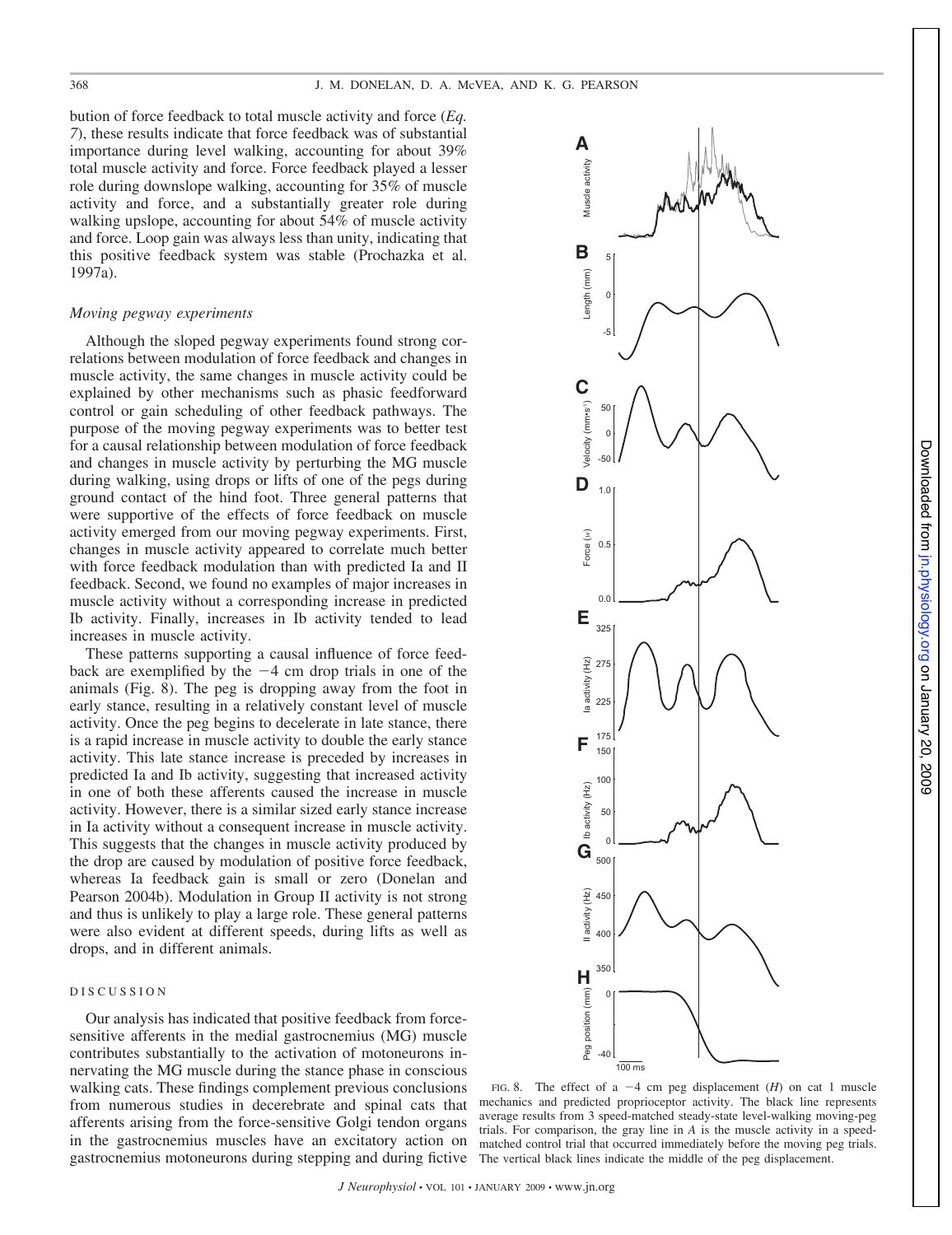locomotion (Conway et al. 1987; Donelan and Pearson 2004a; Duysens and Pearson 1980; Gossard et al. 1994; Hiebert and Pearson 1999; McCrea et al. 1995; Pearson and Collins 1993). The evidence also parallels a recent finding in walking humans that positive force feedback contributes to the activation of the soleus muscle during stance (Grey et al. 2007). Positive force feedback onto motoneurons during the stance phase is also a characteristic of walking systems of insects, suggesting that this is a general mechanism for regulating ongoing muscle activity (Buschges 2005).

A number of observations in this study support our claim that positive force feedback contributes to the activation of MG in conscious walking cats. First, the magnitude of muscle activity increased or decreased in parallel with increases or decreases in muscle force when the animals walked up and down a sloped pegway, respectively. Second, estimates of proprioceptor activity revealed that modulation of afferents arising from muscle spindles did not match the measured modulation of muscle activity. The changes in muscle activity were matched by modulation of afferents arising from Golgi tendon organs. Indeed, the middle-region increases in muscle activity and force were paralleled by large changes in predicted Ib activity, whereas Ia and group II activity were essentially unchanged. Third, the increase in early stance MG activity after isolating the muscle was accompanied by a reduction in the ground reaction force, thus making it unlikely that cutaneous afferents responding to forces on the paws have a significant role in activating MG motoneurons. Fourth, perturbing the MG muscle during walking using a moving peg during hind foot ground contact resulted in changes to muscle activity that correlated well with the predicted modulation of Ib activity but not Ia and group II activity. Increases to Ib activity tended to occur prior to increases in muscle activity and we found no examples of major increases in muscle activity without a corresponding increase in predicted Ib activity. Considered independently, none of these observations provides unequivocal evidence for positive force feedback. However, when these results from conscious animals are collectively considered and combined with the more direct data from reduced preparations, it becomes reasonable to conclude that a substantial fraction of the activation of MG motoneurons in conscious walking cats is due to positive feedback from force-sensitive afferents.

Our quantitative analysis and the conclusions we have drawn from these analyses depend on a number of major assumptions. The first is that the models for describing afferent activity are appropriate when animals walk up and down slopes. These models are based on those described by Prochazka (1999) that were derived from cats walking on a horizontal surface. The extent to which fusimotor drive to spindles is modified during slope walking is currently unknown. It is conceivable that it could be altered in a manner that enhances spindle feedback during upslope walking and attenuates it during downslope walking, thereby quantitatively reducing our estimate of the contribution of positive force feedback to ongoing muscle activity. A second major assumption in our analysis is that removal of heteronymous sensory input to medial gastrocnemius motoneurons does not alter the gains of homonymous feedback pathways. If gains were indeed altered then the most likely effect would be a reduction of the gain in medial gastrocnemius length and velocity feedback pathways because of the withdrawal of the synergistic action of spindle activity

from the denervated muscles onto spinal networks. If this gain change were to occur the effect on motoneuron depolarization would likely be minor because there is little modulation in Ia and II activity (Figs. 5 and 6). Nevertheless, if the contribution of these pathways to motoneuron depolarization were to be reduced, our analysis would underestimate the contribution of force feedback to the activation of medial gastrocnemius. Less of an effect of denervation would be expected on the force feedback pathway itself because of the transfer of force to the isolated medial gastrocnemius muscle. A third major assumption is that denervation does not result in modification of the homonymous force feedback gain. Our current predictions are based on measurements made as long as 5 days after denervation and there are large changes to the motor program that occur within this time window (Pearson et al. 1999). Although most of the gradual adaptations to denervation have been interpreted as changes to feedforward commands (Pearson et al. 1999), it is nevertheless possible that denervation results in large changes to feedback gains. Accepting these major assumptions—and the more minor ones used throughout this analysis—means that the quantitative values derived from our analysis must be treated with caution.

Our current results are quantitatively and qualitatively similar to those of a previous experiment on stepping in decerebrate cats (Donelan and Pearson 2004a). The previous work allowed for more direct and controlled estimates of feedback gains because we could directly adjust muscle length by fixing one hind leg, isolating the MG muscle, and attaching it to a motor. We were also able to directly measure proprioceptor activity rather than relying on predictions. The gray lines in Fig. 7, *C*–*E* represent the average relationships between measured gains and muscle length determined in our previous experiment. As with our current finding in conscious cats, force feedback gain was independent of muscle length (Fig. 7*C*). Muscle gain increased with muscle length in both sets of experiments (Fig. 7*D*) due mainly to the force–length property of muscle (Gordon et al. 1966; Rack and Westbury 1969). The



FIG. 9. The effect of pegway slope on muscle mechanics in animals with intact innervation. The *left* and *right columns* are results from cats 1 and 2. The thin black line, thick black line, and gray line are for level,  $+25^{\circ}$ , and  $-25^{\circ}$ trials, respectively (for clarity, we have not presented the  $+10$  and  $-10^{\circ}$ conditions). These results are averages from multiple speed-matched steadystate trials. The vertical black lines indicate the beginning of stance. The shaded vertical bars denote the early and middle regions.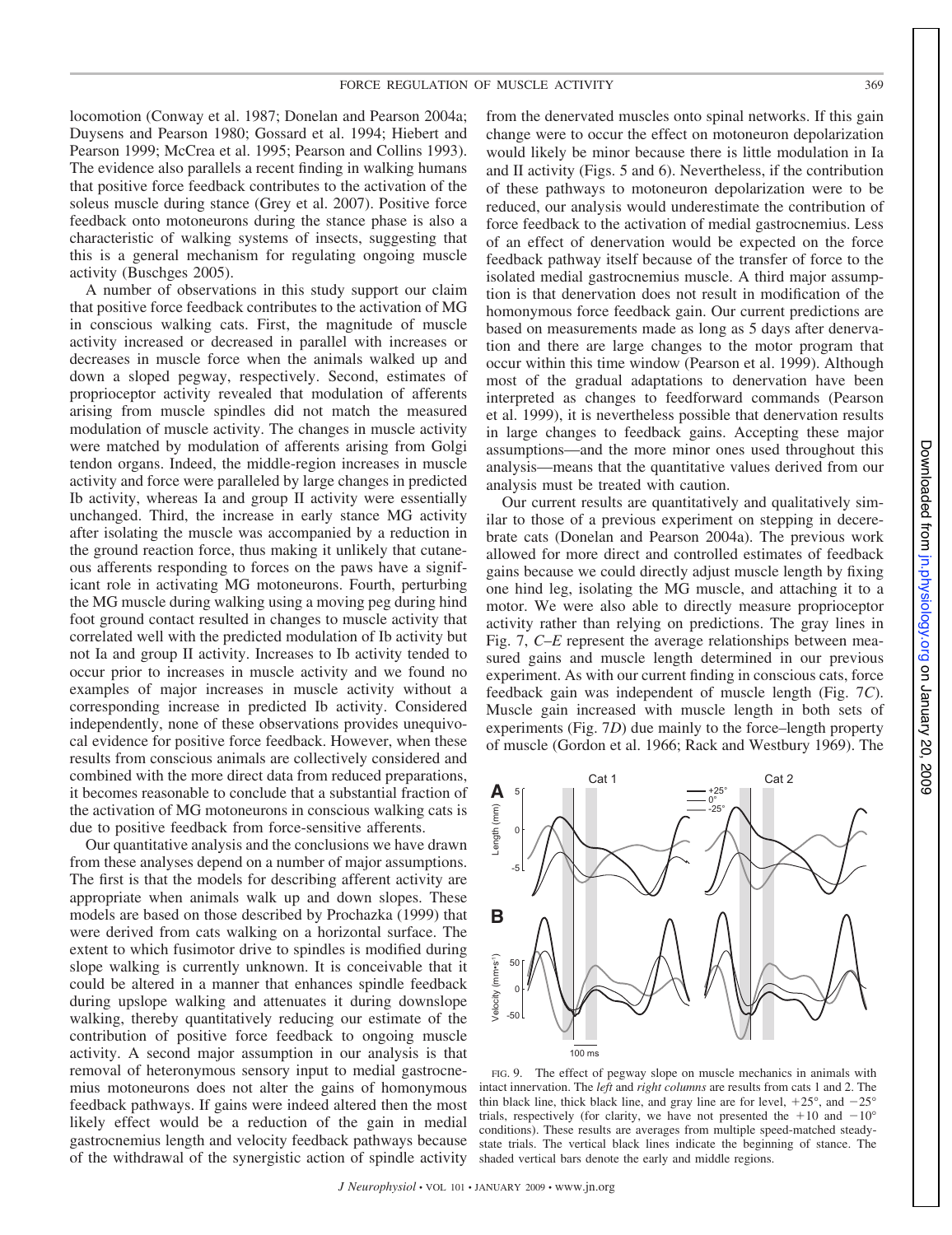larger *y*-intercepts and shallower slopes in the current experiment were expected due to the force–velocity property of muscle (Hill 1938). Muscles were held isometric at all lengths in the previous experiment and in the current experiment, the muscles were lengthening during the middle region, increasing muscle gain, and the lengthening velocity was larger at shorter muscle lengths (Figs. 5 and 6). The dependence of loop gain on muscle length was similar in both preparations (Fig. 7*E*). The larger loop gains in the conscious cats are a result of the muscle lengthening velocity and its consequent effect on muscle gains. Although the advantages of reduced preparations are considerable, the applicability of the results to conscious cats is always only tentative. The remarkable correspondence between our reduced and intact work not only confirms our previous force feedback findings, but also generally supports the use of the decerebrate preparation for quantitative estimation of the physiological parameters used during walking in conscious animals in addition to its more traditional role of providing qualitative insight into underlying physiological mechanisms.

To understand the functional relevance of our findings, one must consider the muscle mechanics used by intact animals during level and slope walking. Figure 9 illustrates estimated muscle lengths and velocities used by our animals prior to MG isolation. Muscle length during the middle region of level walking was  $-5$  mm on average for the two animals studied. At this length, force feedback to MG contributes about 30% of the ongoing muscle activity and force (Fig. 7*E*). During downslope walking, the middle-region muscle length is shorter, thus reducing the contribution of force feedback. During upslope walking, muscle lengths were substantially longer, approximately  $-1.5$  mm, and the contribution of force feedback increases to about 40%. Although the predicted contribution of force feedback in intact walking is substantial, it does not account for the entire muscle activity. The remainder is due to other contributors that may include central drive, heteronymous force feedback, and feedback from spindles or other receptors. Specifically, our study does not exclude the contribution of spindle feedback signals in regulating muscle activity during the stance phase. In humans, for example, there are indications that length and velocity-related signals make a contribution to the activation of the soleus muscle during early stance (Sinkjaer et al. 2000; Yang et al. 1991). It should also be noted that the role of force feedback will depend on the biomechanical context—its contribution will likely differ in different muscles and for the same muscles in animals that use different walking postures.

Our findings regarding feedback pathway gains suggest that this modulation of muscle activity and force with the slope of walking does not necessarily require a modification of nervous system gains or central drive (Fig. 7). The requirement of a more flexed leg in early stance during upslope walking results in an initially longer muscle length with a greater muscle gain. This increase in muscle gain results in a feedback pathway with a greater loop gain. Similarly, the more extended leg required in early stance during downslope walking results in an initially shorter muscle length and a reduced contribution of force feedback. Force feedback combined with intrinsic muscle properties appears to provide a simple mechanism for automatically compensating for changes in terrain without requiring different commands from the brain or even modification of CNS gains.

#### ACKNOWLEDGMENTS

We thank J. Misiazek for surgical assistance, A. Tachibana for help with data collection, and R. Gramlich for technical assistance.

#### GRANTS

This research was supported by Canadian Institutes for Health Research, National Science and Engineering Council, Alberta Heritage Foundation for Medical Research, and Michael Smith Foundation for Health Research.

#### REFERENCES

- **Bonasera SJ, Nichols TR.** Mechanical actions of heterogenic reflexes linking long toe flexors with ankle and knee extensors of the cat hindlimb. *J Neurophysiol* 71: 1096 –1110, 1994.
- **Burkholder TJ, Nichols TR.** Three-dimensional model of the feline hindlimb. *J Morphol* 261: 118 –129, 2004.
- **Buschges A.** Sensory control and organization of neural networks mediating coordination of multisegmental organs for locomotion. *J Neurophysiol* 93: 1127–1135, 2005.
- **Collins DF, Knight B, Prochazka A.** Contact-evoked changes in EMG activity during human grasp. *J Neurophysiol* 81: 2215–2225, 1999.
- **Conway BA, Hultborn H, Kiehn O.** Proprioceptive input resets central locomotor rhythm in the spinal cat. *Exp Brain Res* 68: 643–656, 1987.
- **Corda M, Eklund G, Von E.** External intercostal and phrenic alpha-motor responses to changes in respiratory load. *Acta Physiol Scand* 63: 391– 400, 1965.
- **Dietz V, Schmidtbleicher D, Noth J.** Neuronal mechanisms of human locomotion. *J Neurophysiol* 42: 1212–1222, 1979.
- **Donelan JM, Pearson KG.** Contribution of force feedback to ankle extensor activity in decerebrate walking cats. *J Neurophysiol* 92: 2093–2104, 2004a.
- **Donelan JM, Pearson KG.** Contribution of sensory feedback to ongoing ankle extensor activity during the stance phase of walking. *Can J Physiol Pharmacol* 82: 589 –598, 2004b.
- **Duysens J, Pearson KG.** Inhibition of flexor burst generation by loading ankle extensor muscles in walking cats. *Brain Res* 187: 321–332, 1980.
- **Gorassini MA, Prochazka A, Hiebert GW, Gauthier MJ.** Corrective responses to loss of ground support during walking. I. Intact cats. *J Neurophysiol* 71: 603– 610, 1994.
- **Gordon AM, Huxley AF, Julian FJ.** The variation in isometric tension with sarcomere length in vertebrate muscle fibres. *J Physiol* 184: 170 – 192, 1966.
- **Goslow GE Jr, Reinking RM, Stuart DG.** The cat step cycle: hind limb joint angles and muscle lengths during unrestrained locomotion. *J Morphol* 141: 1– 41, 1973.
- **Gossard JP, Brownstone RM, Barajon I, Hultborn H.** Transmission in a locomotor-related group Ib pathway from hindlimb extensor muscles in the cat. *Exp Brain Res* 98: 213–228, 1994.
- **Gregor RJ, Smith DW, Prilutsky BI.** Mechanics of slope walking in the cat: quantification of muscle load, length change, and ankle extensor EMG patterns. *J Neurophysiol* 95: 1397–1409, 2006.
- **Grey MJ, Mazzaro N, Nielsen JB, Sinkjaer T.** Ankle extensor proprioceptors contribute to the enhancement of the soleus EMG during the stance phase of human walking. *Can J Physiol Pharmacol* 82: 610-616, 2004.
- **Grey MJ, Nielsen JB, Mazzaro N, Sinkjaer T.** Positive force feedback in human walking. *J Physiol* 581: 99 –105, 2007.
- **Griffiths DV, Smith IM.** *Numerical Methods for Engineers.* Boca Raton, FL: Chapman & Hall/CRC, 2006.
- **Herzog W, Leonard TR, Guimaraes AC.** Forces in gastrocnemius, soleus, and plantaris tendons of the freely moving cat. *J Biomech* 26: 945–953, 1993.
- **Hiebert GW, Gorassini MA, Jiang W, Prochazka A, Pearson KG.** Corrective responses to loss of ground support during walking. II. Comparison of intact and chronic spinal cats. *J Neurophysiol* 71: 611-622, 1994.
- **Hiebert GW, Pearson KG.** Contribution of sensory feedback to the generation of extensor activity during walking in the decerebrate cat. *J Neurophysiol* 81: 758 –770, 1999.
- **Hiebert GW, Whelan PJ, Prochazka A, Pearson KG.** Suppression of the corrective response to loss of ground support by stimulation of extensor group I afferents. *J Neurophysiol* 73: 416 – 420, 1995.